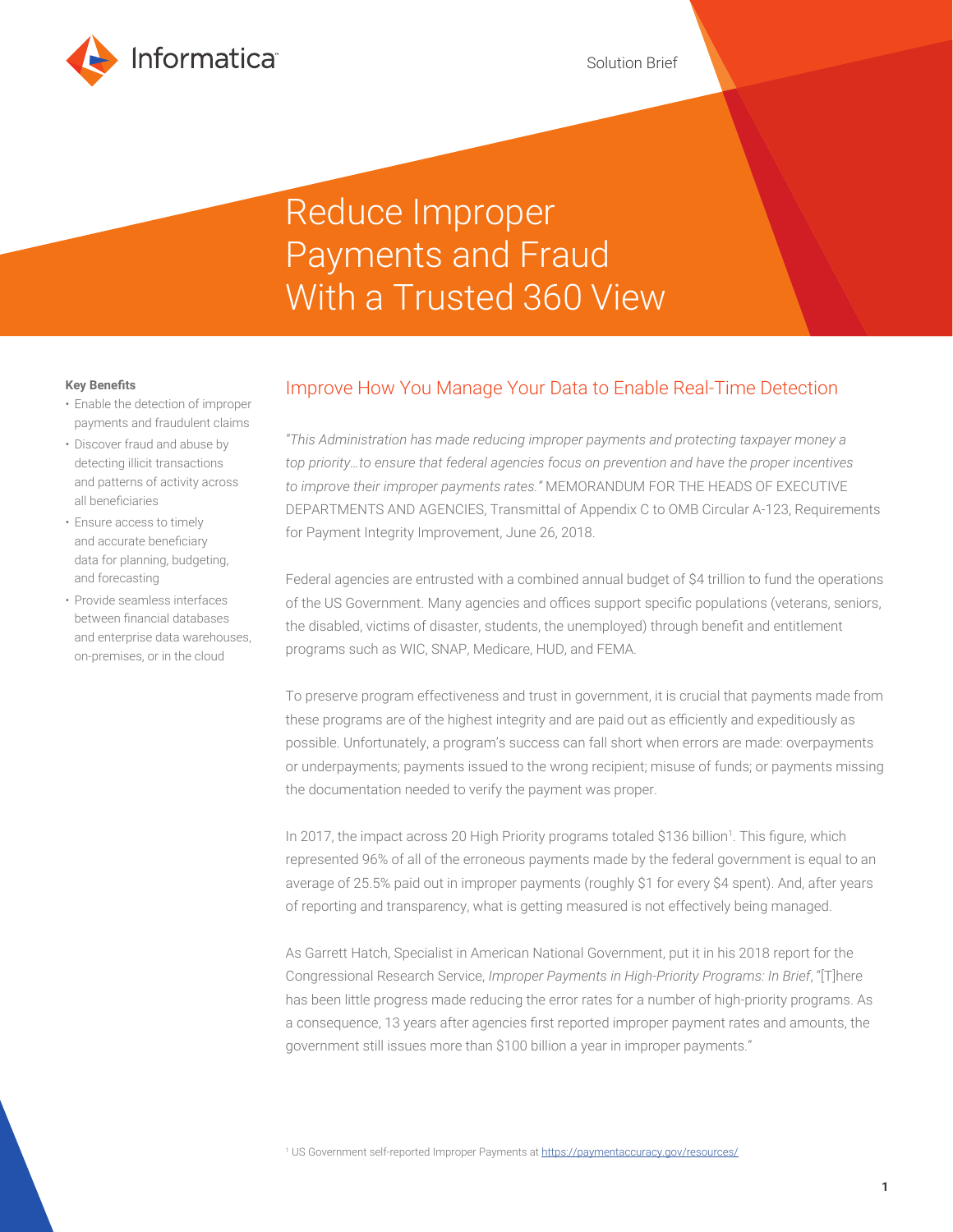As good stewards entrusted with oversight of revenues, budgets, and payments, government agencies create, collect, and acquire more data than ever before. While this data has become a valuable asset for driving efficiencies overall, improper payments and confirmed fraudulent activity are expected to grow in FY19 and beyond. This is despite efforts to reduce and control the losses with legislation, executive directives, memorandums, policies, and guidance.

### Increase Efficiency and Reduce Losses

Analyzing the data available to these large-scale government programs can be extremely helpful to reduce improper payments. But financial and data analysts need more than just raw data. The data must be strategically managed on an ongoing basis to ensure it is trusted, accessible, and actionable at critical points in the decision-making process. As data integrity increases, analysts can benefit from new analytics technologies—such as artificial intelligence (AI) and machine learning—or create added value from new data-driven initiatives—such as the 2018 PRESIDENT'S MANAGEMENT AGENDA CROSS-AGENCY PRIORITY GOAL: LEVERAGING DATA AS A STRATEGIC ASSET.

Identifying, inventorying, and providing access to clean data about claims, claimants, financial transactions, and recipient and payer actions requires a solid foundation where data can be managed across its entire life cycle. Managing data as a strategic asset takes into account the end-to-end capabilities of data creation or collection, processing, reconciliation, enrichment, governance, access, use, security, dissemination, storage, and disposition. Adopting technologies designed to deliver trustworthy and actionable data will enable agencies to surface insights that will reduce funds lost through improper payments and increase the effectiveness for early detection of waste, fraud, and abuse.

## Quickly Detect Improper Payments and Fraud

Agencies can ensure that all payments are proper by validating the four main attributes: right recipient, right amount, right reason, right time—before any payments are made.

Informatica's experience across a broad range of government agencies suggests that a vast majority (about 99 percent) of records within each recipient file will be internally consistent. It is, therefore, critical to identify the small percentage of records that do not match. Non-matching records would include, for example, individuals or businesses that have filed multiple, duplicative, or even false claims.

The reconciliation process might seem simple and straightforward, but it can be a significant challenge. When records are obtained from different sources, the names of individuals and companies, addresses, and other basic data can contain errors (e.g., typos, misspellings, and character transpositions) and variations (i.e., the inclusion or omission of a middle name or middle initial, nicknames, formatting differences, abbreviations).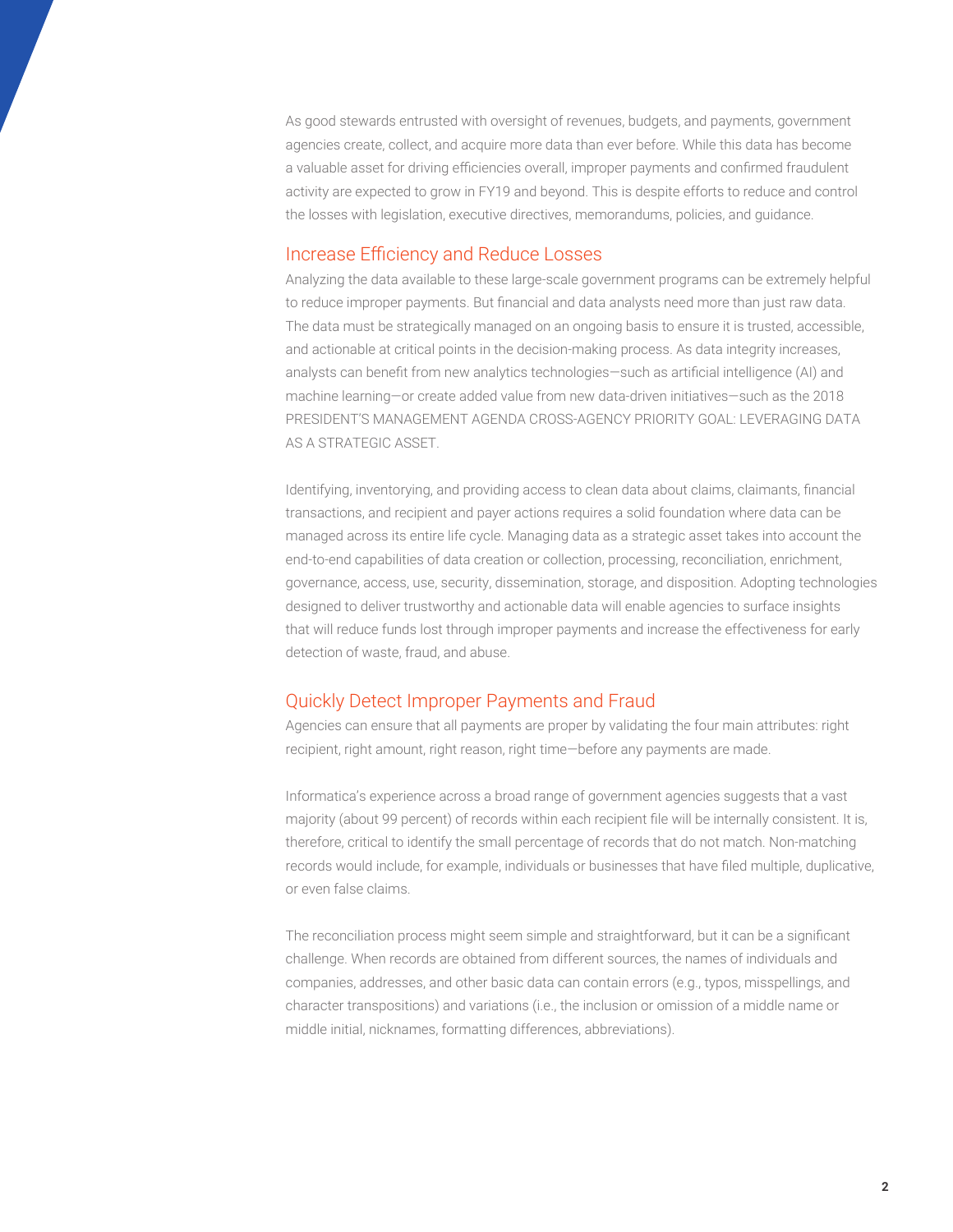Each discrepancy casts doubt on the reliability of the 'beneficiary list' of matched records, which then slows down the process because it triggers a manual review. Manual intervention is time consuming and labor intensive. Conversely, a low error rate during the matching process can indicate many "false hits." A mismatched record, for example, can increase the risk that a compliance letter will be issued to, or an investigation started for, a legitimately qualified beneficiary who has properly filed or claimed benefits.

## Avoiding Erroneous Payments

Multiple programs and offices within a single agency, each with its own set of responsibilities, concerns, and processes, can fuel miscommunication, which can result in agencies returning or paying out funds to individuals who still owe money to other areas within the same agency. Benefit offset programs are designed to identify and capture such events, allowing the agency to redirect those funds to legitimate uses.

As an example, one of the more common offset programs involves child support payments. At the state government level, departments will often seek to verify that recipients of tax refunds or lottery winnings do not have outstanding child support payments before remitting those funds. Because states will need to search and match data between disparate systems to recognize these situations, they may be challenged by errors and variations within the data.

To effectively match data across those systems, the states need to employ technology that reconciles the information into a single view of the individual. To maximize an agency's ability to work with more programs and offices—both within and outside the agency—Informatica's master data management (MDM), which includes advanced matching and reconciliation capabilities at an operational level, makes it easy for agencies to verify if the government is owed money before making a payment. This not only reduces unnecessary expenditures, but also decreases post-payment collection and adjudication costs.

#### A Foundation for Data That Solves Your Problems

Informatica® offers a variety of data management solutions, including MDM, that are easily applied to the benefit discovery process. Because MDM is configurable in batch and/or real-time matching scenarios, benefit program agencies can easily implement the solution with little to no software development.

With Informatica MDM, even the largest federal government agencies can achieve highly accurate and scalable identity matching results. The superior match rate significantly improves the results of the benefit discovery process and supports greater confidence in those results. Reducing the need for manual validation also dramatically reduces the risk that a compliance notice is unnecessarily generated or that an investigation is initiated in error.

Many agencies find that Informatica technology allows them to discover millions of dollars in improper or fraudulent payments, without requiring additional significant investments of money or time. By reducing waste, fraud, and replacing expensive manual processes, MDM helps agencies bolster public confidence that tax dollars are being paid appropriately to eligible beneficiaries.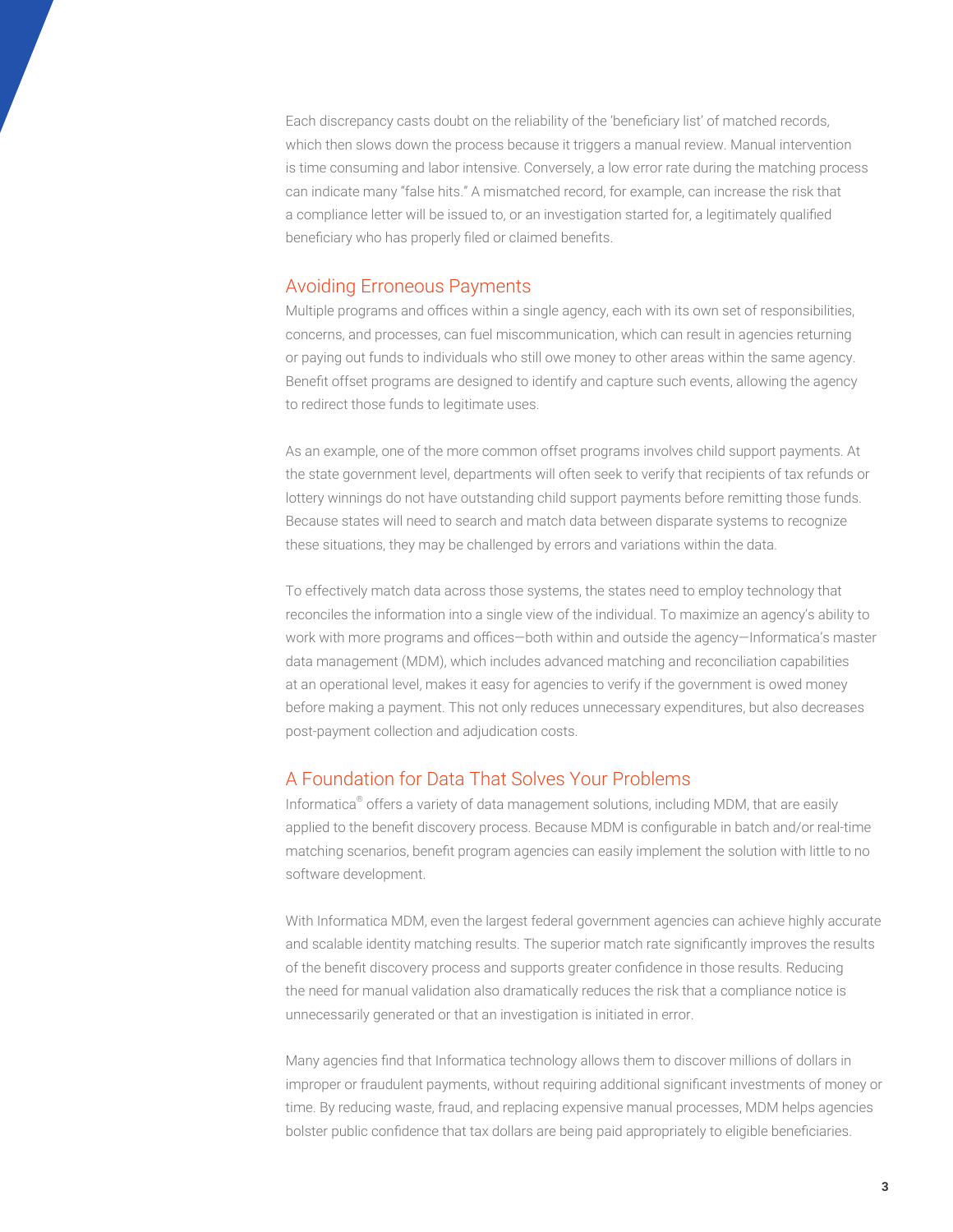"We see the Informatica technology as absolutely essential to everything that we want to do, not only to meet our mandate for the All Payer Database, but also to start spreading that message outward and help other projects move forward."

—Utah Department of Health

## A 360 View of Recipients

The complexity of government fiscal processes—mandated payment timeframes, disparate systems, and multiple data formats—creates a significant challenge to have a complete view of payment recipients (those receiving payments from any government-sponsored program).

This is challenging for most agencies because much of the information required for payment is provided by external organizations and other individuals (including other disbursement agencies, financial institutions, state/local governments, and the recipients themselves). Often, the data is submitted more than once, or is incomplete, inaccurate, or inconsistent. For example, documents may include variants of the recipient's name, address, or other information. As traditional search tools don't account for discrepancies like these, this creates a challenge for agencies when they attempt to verify whether a payment has been made.

Informatica's data management solutions provide the ability to search and retrieve, in real time, all records associated with a recipient despite any errors or variations that might exist, within either the search record or the data that the agency already has on file. The agency can embed this capability into existing or new program administration systems. Users are then able to see a complete profile of the recipient that includes data such as address, geographic location, phone numbers, past benefit claims, audits, or investigations. This 360-degree view helps reduce the risk of poor decisions based on incomplete data.



#### Trusted 360 Beneficiary View

Figure 1: Example of a complete, 360-degree view of a beneficiary profile that includes information from disparate systems, applications, data sources, and data warehouses.